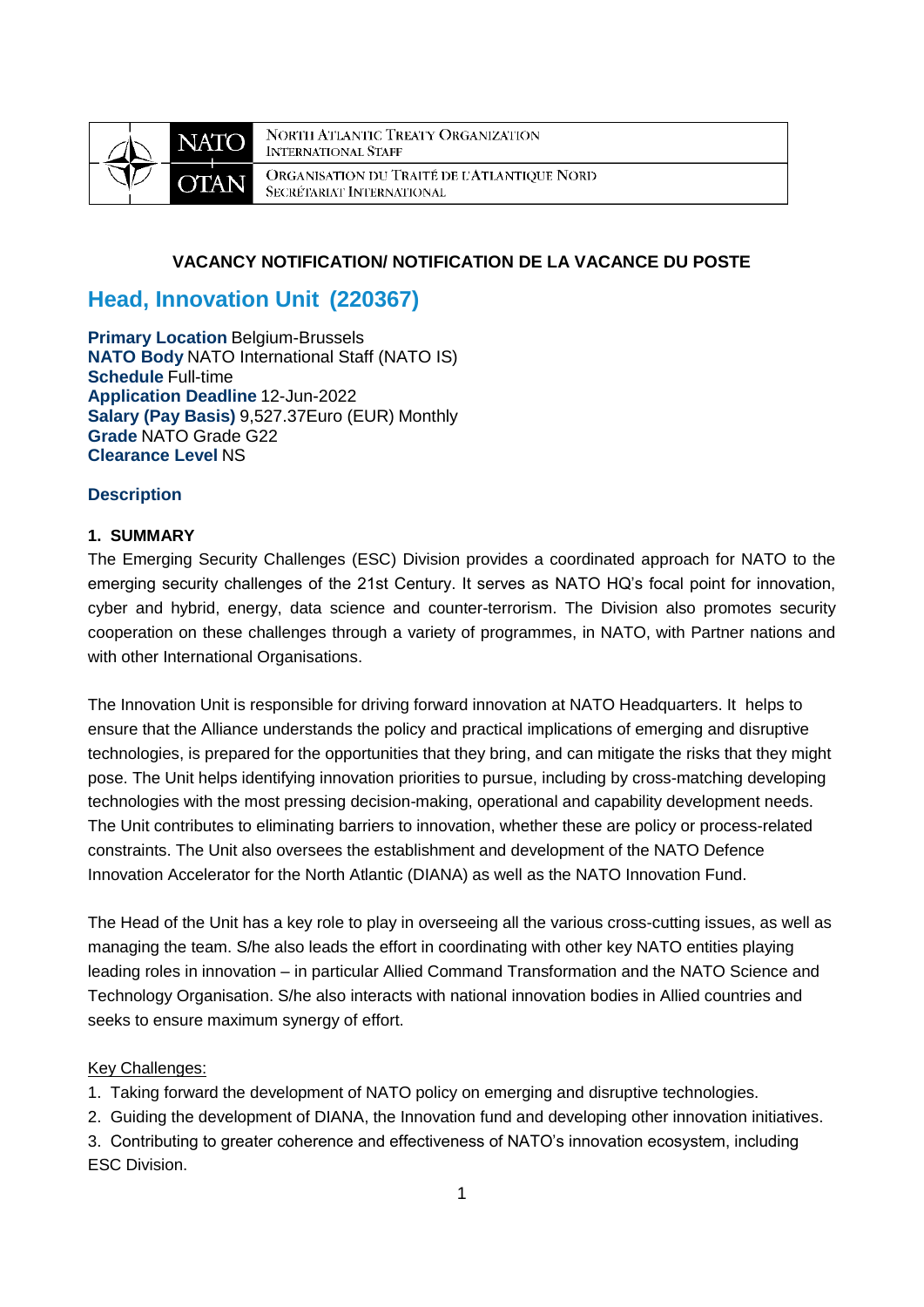In addition to the application form, candidates are expected to submit a Word or pdf document, maximum of three A4 pages, summarising their views on the above-listed key (and possible other) challenges, and how they would address them if selected for the position.

# **2. QUALIFICATIONS AND EXPERIENCE**

# **ESSENTIAL**

The incumbent must:

- hold a University degree in the field of international security, information technology, cognitive science, industrial engineering, or related;
- have at least 10 years of related experience in progressively responsible positions, out of which five years in team management and coordination;
- be familiar with the strategic issues and security challenges facing the Alliance and be conversant with the Alliance's political and military consultative processes;
- have experience working in a multilateral environment or an environment with a variety of stakeholders from multi-cultural backgrounds;
- have in-depth knowledge of NATO's security environment;
- have an in-depth understanding of critical developments relating to innovation and new technologies;
- have a capacity for independent conceptual analysis and intellectual leadership on cross-matching policy-making with technological issues;
- demonstrate familiarity with industry and the role of the private sector and public-private partnerships in dealing with innovation at both strategic and technical levels;
- have excellent networking, communication and negotiation skills;be able to draft quickly, clearly and concisely, give convincing presentations and negotiate at senior level;
- have the capacity to lead, inspire and engage a diverse and multidisciplinary team;
- be able to chair task forces in a result-oriented manner;
- possess the following minimum levels of NATO's official languages (English/French): V ("Advanced") in one; II ("Elementary") in the other;
- have the flexibility to travel and to work outside normal office hours.

# **DESIRABLE**

The following would be considered an advantage:

- substantive experience in major contemporary international political, politico-military and defence questions, and the ability to analyse and assess these issues and prepare competent products under time pressure;
- certified project and/or programme management skills with a track record of delivering complex projects and programmes to challenging deadlines.

# **3. MAIN ACCOUNTABILITIES**

# **Policy Development**

In coordination with other NATO stakeholders, advocate, lead and manage the Alliance's robust approach towards emerging and disruptive technologies. Develop and implement high-level frameworks and policies, for example on autonomous technologies, quantum technologies and biotechnologies, to enable NATO to draw value from developments in innovation, with a focus on Alliance operations and missions. Support the implementation of NATO's Coherent Implementation Strategy on Emerging and Disruptive Technologies;

# **Expertise Development**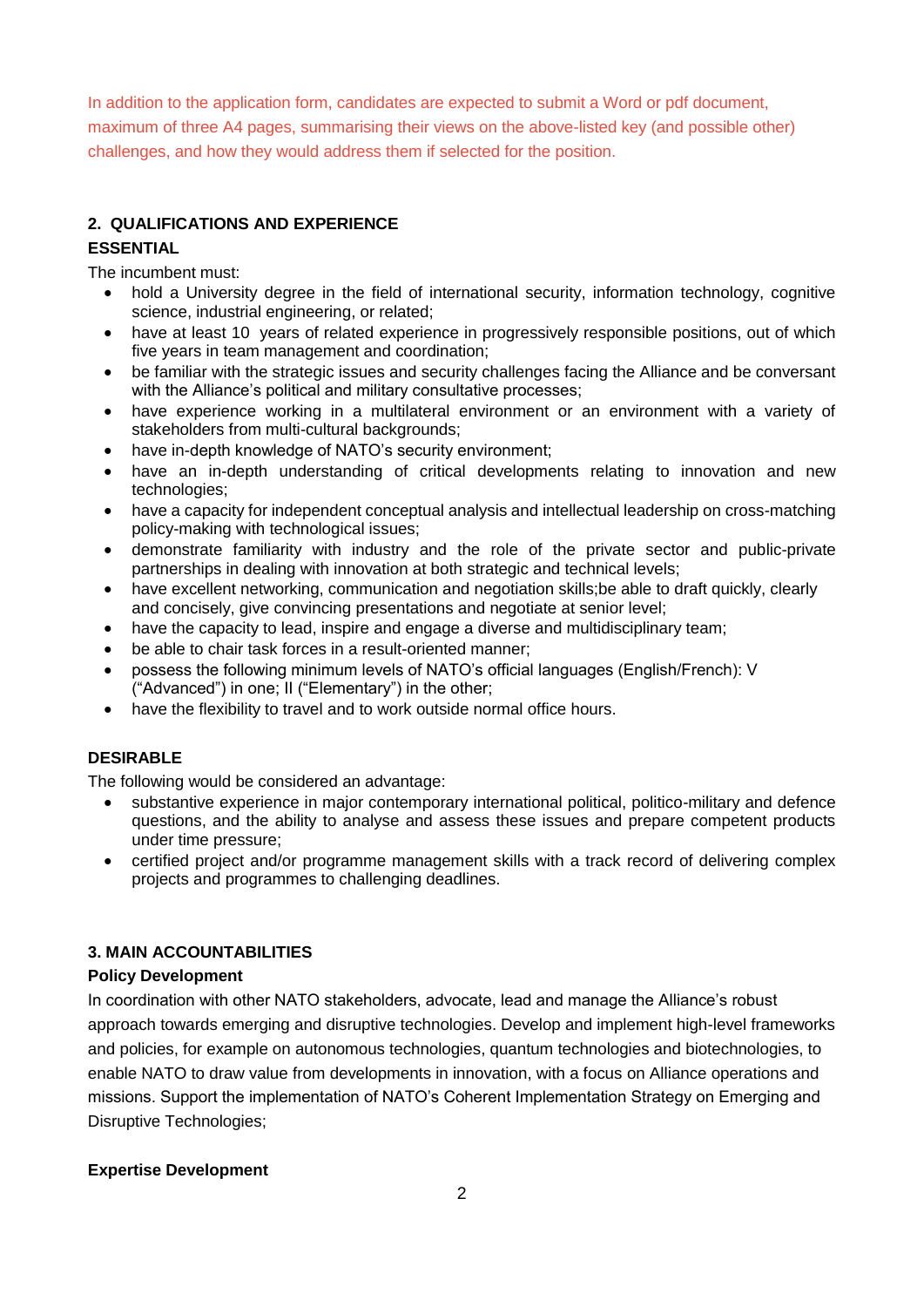Provide strategic advice and recommendations. Draft speeches, reports, briefing materials, and other documents for high-level meetings. Apply and expand professional experience in the innovation and technology fields relevant to defence and security issues. Support decision makers in understanding the opportunities and risks of emerging and disruptive technologies to support political and operational decision making. Ensure that NATO is able to make a significant contribution in broader discussions beyond the Alliance on innovation.

#### **Stakeholder Management**

Ensure that the work plans of the Unit are implemented by developing close cooperation and working relationships with stakeholders, in particular for the activities that support and facilitate the work of the Division.

Develop strong relations with industry as well as other relevant multinational bodies in the science and technology domain. Consult and coordinate closely with other Divisions of the IS, the IMS, Strategic Commands, other NATO bodies and agencies and NATO and non-NATO nations. Oversee the establishment and development of the NATO Defence Innovation Accelerator for the North Atlantic (DIANA), as well as the NATO Innovation Fund. Cooperate with other international organisations and partners in areas pertinent to the work of the Innovation Unit. Establish and maintain close working relations with national delegations to NATO, including Partner missions, as well as with national officials in capitals responsible for innovation, technology and science issues relevant to defence and security issues.

#### **Project Management**

Ensure that the Unit meets its objectives through successful preparation for and execution of projects and programmes with regard to innovation. Proactively identify potential obstacles and associated issues, and develop courses of action aimed at resolving them. Support Deputy Assistant Secretary General in aligning all initiatives with Organizational goals. Identify risks and undertake contingency planning.

#### **Financial Management**

Plan, manage and ensure financial accountability and cost effective execution for the assigned annual budget of the innovation team and associated programmes of work, as well as studies, projects or other ongoing work strands which are developed, monitored and overseen by the innovation team. Ensure that all financial activities are in compliance with NFRs, FRPs, and all other financial directives, inclusive of Procurement rules and procedures, seeking appropriate financial and budgetary advice as needed.

#### **People Management**

Lead, plan, direct and supervise the work of the Innovation Unit. Coach, mentor assigned staff members, and be available to offer guidance at critical moments. Ensure that all staff under her/his responsibility are clear on Unit's objectives. Provide regular and fair feedback on performance, informally as appropriate and via the HQ Performance Review and Development (PRD) system. Identify possible development and mobility opportunities for team members.Participate in people management activities across the Division as directed. Promote integrity, professionalism and accountability through a sound and inclusive leadership culture.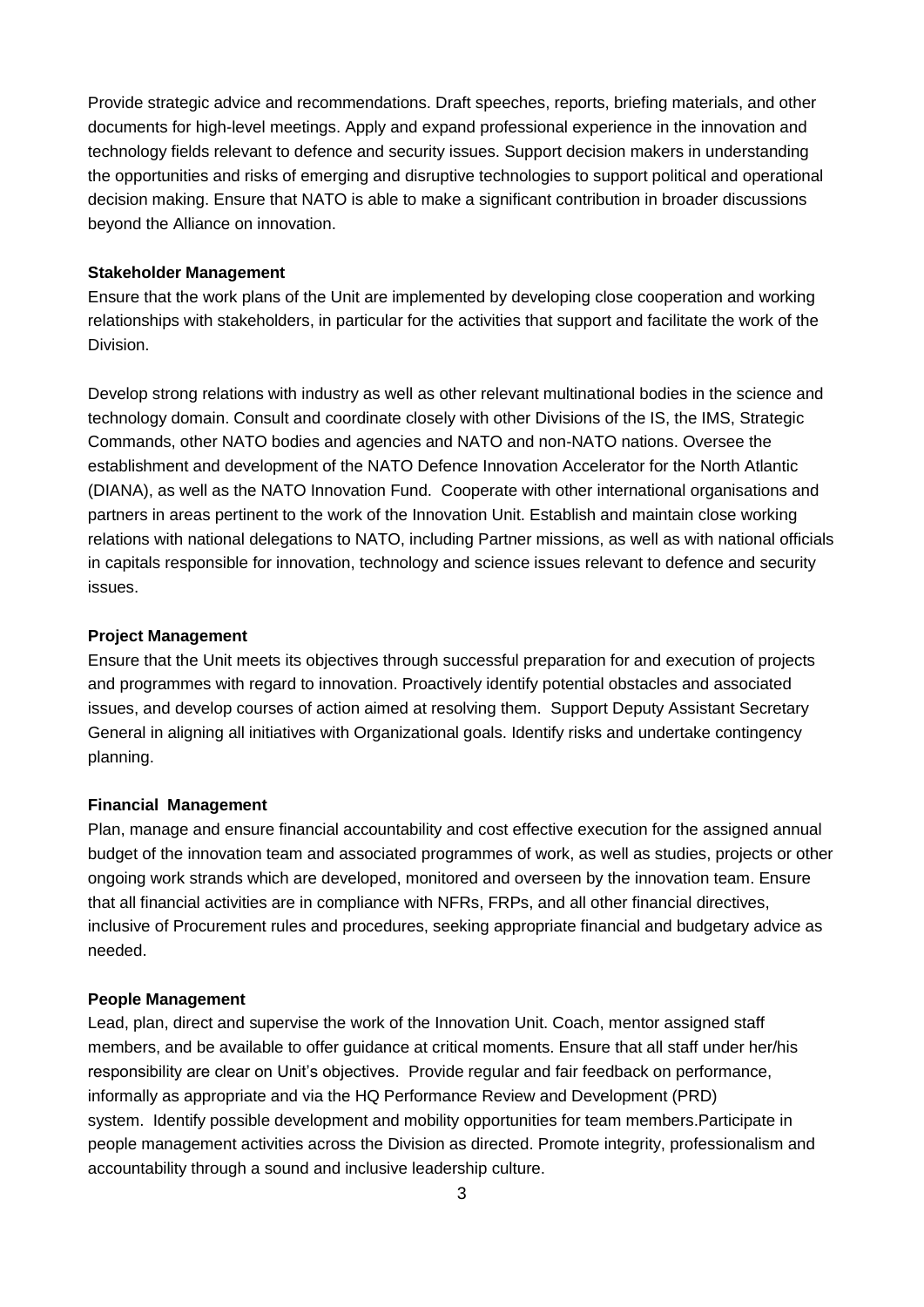## **Representation of the Organization**

Contribute to public information efforts, including making presentations to visitors to NATO Headquarters, providing briefings to the media, and by representing the Alliance at conferences and symposia. Represent and communicate NATO policies and goals on behalf of the Organization.

#### **Knowledge Management**

Identify, plan and propose implementation of initiatives aimed at improving efficiency and proficiency across all areas of innovation and technology. Lead the development and application of assessment tools and techniques. Ensure cross-sectional and divisional collaboration. Enhance coordination and harmonise the different aspects of work.

Perform any other related duty as assigned.

# **4. INTERRELATIONSHIPS**

The incumbent reports to the Deputy Assistant Secretary General (DASG) Emerging Security Challenges. S/he will develop close working relationships with the newly established DIANA, the NATO Innovation Fund, as well as with other divisions of the International Staff (IS), the International Military Staff (IMS), the Science and Technology Organization, NATO Strategic Commands – in particular Allied Command Transformation – the NATO Communications and Information Agency, and national delegations as necessary. In addition, s/he will direct and review the overall work of the Innovation Unit staff.

Direct reports: 8 Indirect reports: N/a.

# **5. COMPETENCIES**

The incumbent must demonstrate:

- Analytical Thinking: Makes complex plans or analyzes;
- Clarity and Accuracy: Monitors others' work for clarity;
- Conceptual Thinking: Clarifies complex data or situations;
- Customer Service Orientation: Makes things better for the customer, addressing underlying customer needs;
- Impact and Influence: Uses indirect influence;
- Initiative: Plans and acts up to a year ahead;
- Organisational Awareness: Understands organisational politics;
- Teamwork: Solicits inputs and encourages others.

#### **6. CONTRACT**

**Contract to be offered to the successful applicant (if non-seconded): Definite duration contract of three years; possibility of renewal for up to three years, during which the incumbent may apply for conversion to an indefinite duration contract.**

#### Contract clause applicable:

In accordance with the contract policy, this is a post in which turnover is desirable for political reasons in order to be able to accommodate the Organisation's need to carry out its tasks as mandated by the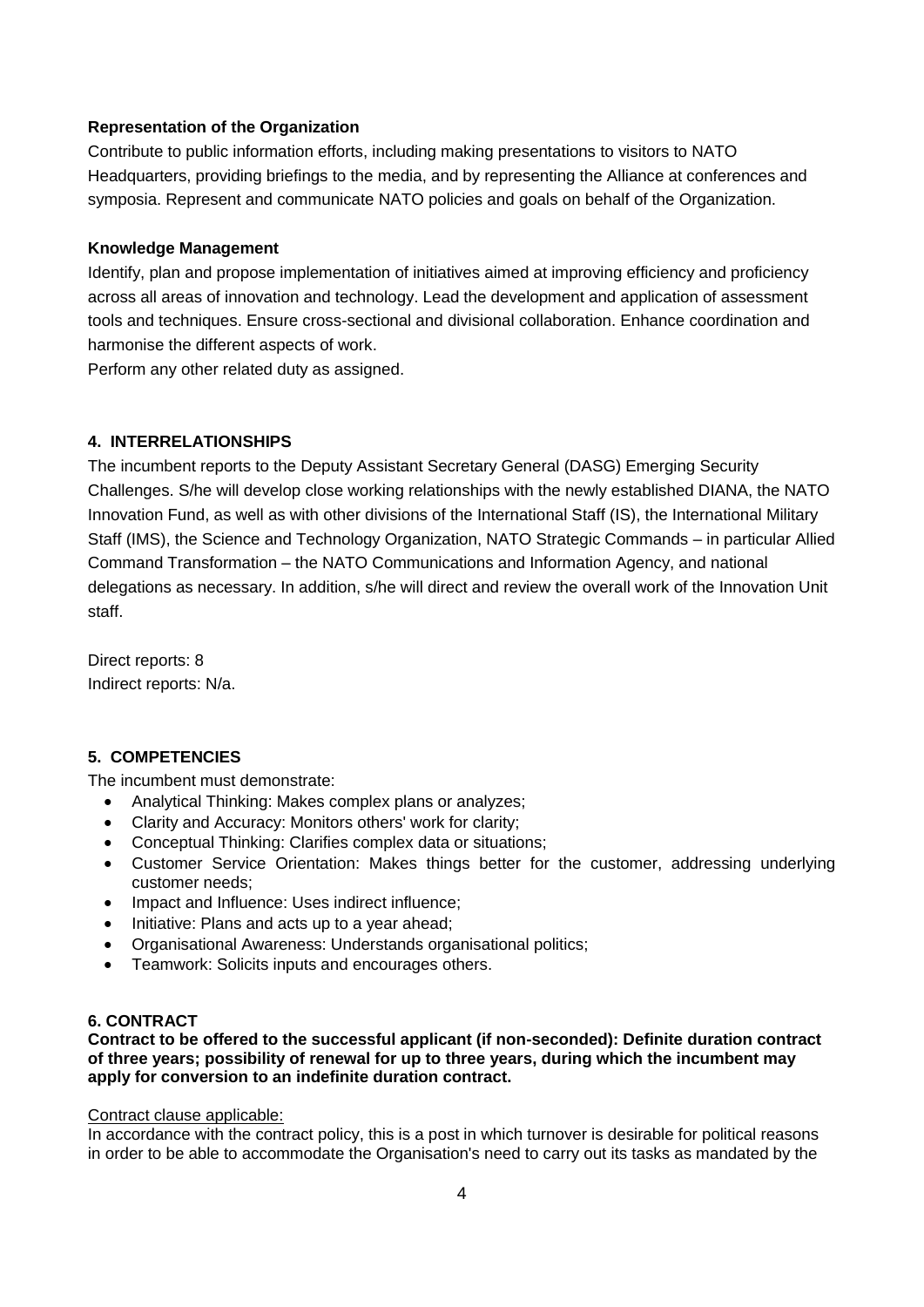Nations in a changing environment, for example by maintaining the flexibility necessary to shape the Organisation's skills profile, and to ensure appropriate international diversity.

The maximum period of service foreseen in this post is 6 years. The successful applicant will be offered a 3-year definite duration contract, which may be renewed for a further period of up to 3 years. However, according to the procedure described in the contract policy the incumbent may apply for conversion to an indefinite contract during the period of renewal and no later than one year before the end of contract.

If the successful applicant is seconded from the national administration of one of NATO's member States, a 3-year definite duration contract will be offered, which may be renewed for a further period of up to 3 years subject also to the agreement of the national authority concerned. The maximum period of service in the post as a seconded staff member is six years.

Serving staff will be offered a contract in accordance with the NATO Civilian Personnel Régulations.

#### **7. RECRUITMENT PROCESS**

Please note that we can only accept applications from nationals of NATO member countries. Applications must be submitted using e-recruitment system, as applicable:

- For NATO civilian staff members only: please apply via the internal recruitment portal [\(link\)](https://nato.taleo.net/careersection/1/jobsearch.ftl?lang=en);
- For all other applications: www.nato.int/recruitment

Please note that at the time of the interviews, candidates will be asked to provide evidence of their education and professional experience as relevant for this vacancy.

Appointment will be subject to receipt of a security clearance (provided by the national Authorities of the selected candidate) and approval of the candidate's medical file by the NATO Medical Adviser. More information about the recruitment process and conditions of employment, can be found at our website (http://www.nato.int/cps/en/natolive/recruit-hq-e.htm).

Candidates are requested to attach their essay to their application on Taleo, by the closing date, 23h59 (CET Brussels time). The title of the attachment must include the vacancy reference 220367 and the words "Key challenges".

#### **8. ADDITIONAL INFORMATION**

NATO is committed to diversity and inclusion, and strives to provide equal access to employment, advancement and retention, independent of gender, age, nationality, ethnic origin, religion or belief, cultural background, sexual orientation, and disability. NATO welcomes applications of nationals from all member Nations, and strongly encourages women to apply.

Building Integrity is a key element of NATO's core tasks. As an employer, NATO values commitment to the principles of integrity, transparency and accountability in accordance with international norms and practices established for the defence and related security sector. Selected candidates are expected to be role models of integrity, and to promote good governance through ongoing efforts in their work.

Due to the broad interest in NATO and the large number of potential candidates, telephone or e-mail enquiries cannot be dealt with.

Applicants who are not successful in this competition may be offered an appointment to another post of a similar nature, albeit at the same or a lower grade, provided they meet the necessary requirements.

The nature of this position may require the staff member at times to be called upon to travel for work and/or to work outside normal office hours.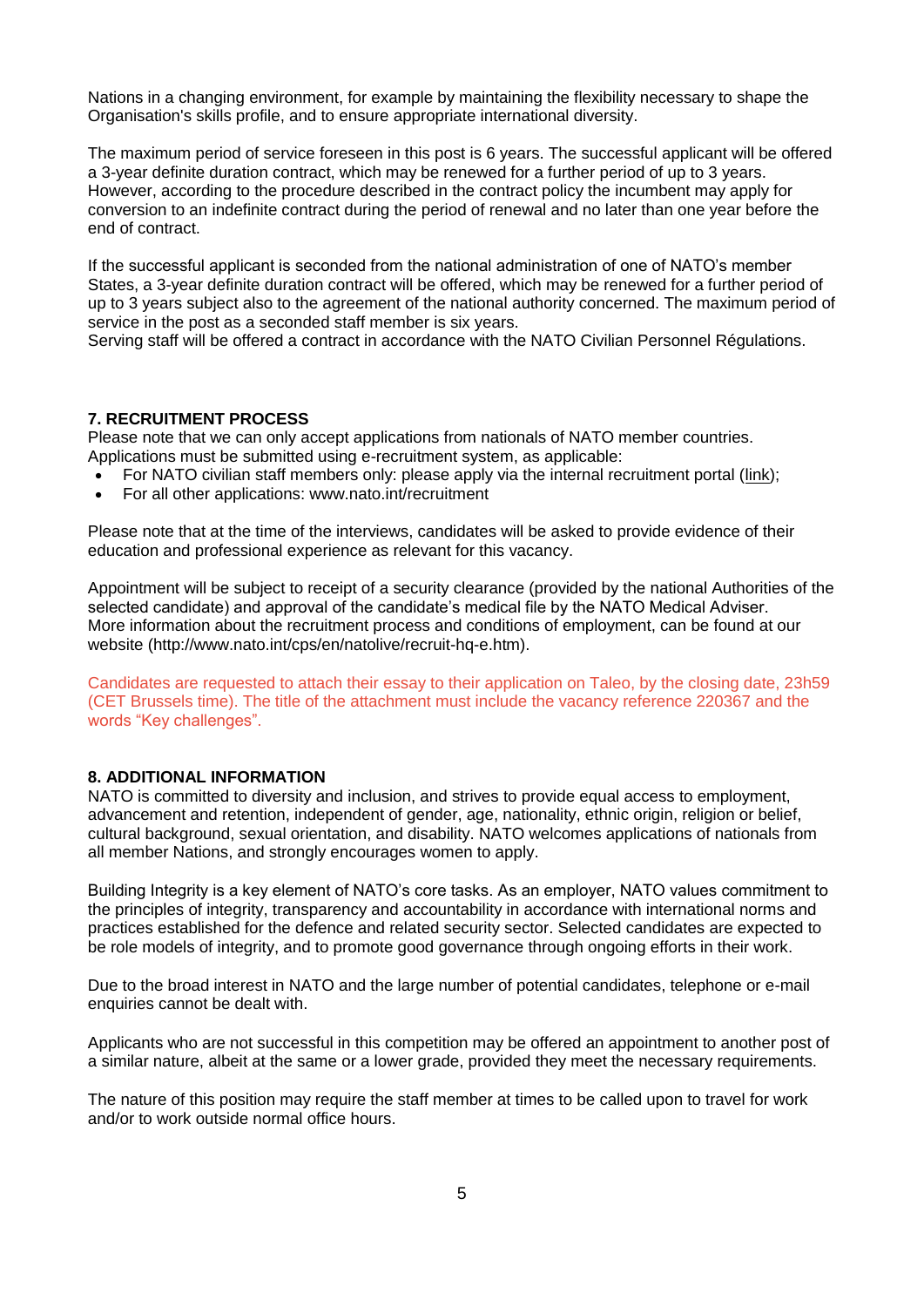The organization offers several work-life policies including Teleworking and Flexible Working arrangements (Flexitime) subject to business requirements.

Please note that the International Staff at NATO Headquarters in Brussels, Belgium is a non-smoking environment.

For information about the NATO Single Salary Scale (Grading, Allowances, etc.) please visit our [website.](https://www.nato.int/cps/en/natolive/86790.htm) Detailed data is available under the Salary and Benefits tab.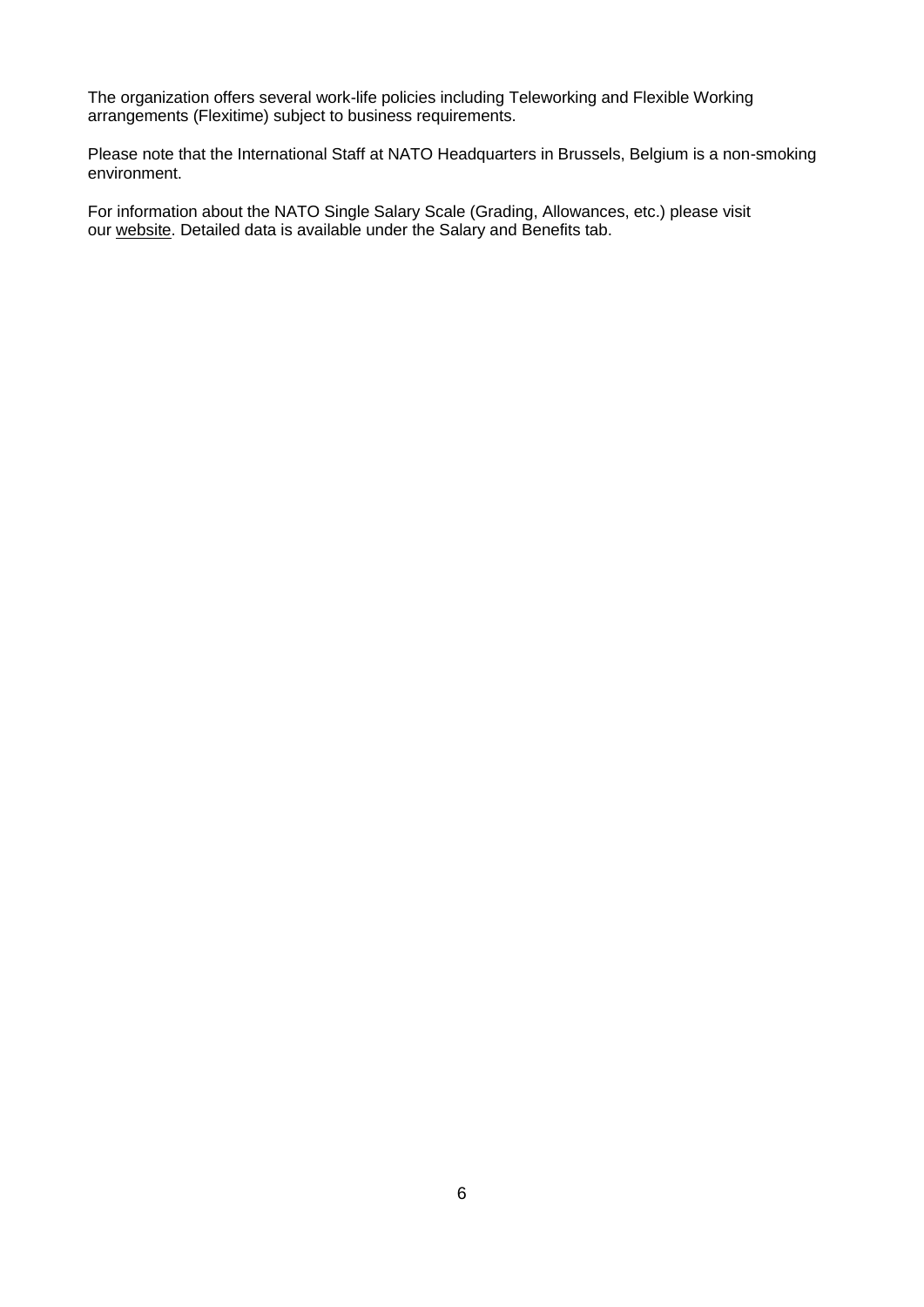# **Chef, Unité Innovation (220367)**

**Emplacement principal** Belgique-Bruxelles **Organisation** OTAN SI **Horaire** Temps plein **Date de retrait** 12-juin-2022 **Salaire (Base de paie)** 9 527,37Euro (EUR) Mensuelle **Grade** NATO Grade G22 **Niveau de l'habilitation de sécurité** NS

# **Description**

# **1. RÉSUMÉ**

La Division Défis de sécurité émergents (ESC) assure la cohérence de l'action que mène l'OTAN face aux défis de sécurité émergents du XXI<sup>e</sup> siècle. Point focal du siège de l'Organisation pour l'innovation, le cyber, la défense contre les pratiques de guerre hybride, la sécurité énergétique, la science des données et la lutte contre le terrorisme, la Division ESC favorise, à travers divers programmes, la coopération dans ces domaines au sein de l'Alliance, avec les pays partenaires et avec d'autres organisations internationales.

L'Unité Innovation a pour rôle de stimuler l'innovation au siège de l'OTAN. Elle aide l'Alliance à bien comprendre les incidences, aux niveaux politique et pratique, des technologies émergentes et de rupture, à mettre à profit les possibilités qu'offrent ces technologies et à atténuer les risques qu'elles pourraient présenter. Elle aide également à identifier les axes prioritaires en matière d'innovation, notamment en établissant des correspondances entre les technologies en développement et les plus urgents des besoins relatifs à la prise de décision, aux opérations et aux capacités. L'Unité contribue à éliminer les obstacles à l'innovation, qu'ils relèvent des politiques ou des processus. Elle supervise en outre la création et la montée en puissance de l'accélérateur d'innovation de défense pour l'Atlantique Nord (DIANA) et du fonds de l'OTAN pour l'innovation.

La/Le chef de l'Unité joue un rôle essentiel dans la supervision de l'ensemble des questions transverses ainsi que dans la gestion de l'équipe. Elle/Il assure également la coordination avec les autres grandes entités de l'OTAN actives dans l'innovation, en particulier avec le Commandement allié Transformation et l'Organisation OTAN pour la science et la technologie. Par ailleurs, elle/il entretient des contacts avec les organismes traitant de l'innovation au sein des pays de l'OTAN, et s'emploie à optimiser les synergies entre les activités.

# **Principaux défis**

1. Être un élément moteur du développement de la politique de l'OTAN en matière de technologies émergentes et de technologies de rupture.

2. Guider la montée en puissance du DIANA et du fonds pour l'innovation, et favoriser d'autres initiatives en matière d'innovation.

3. Contribuer à l'amélioration de la cohérence et de l'efficacité de l'écosystème d'innovation de l'OTAN, division ESC comprise.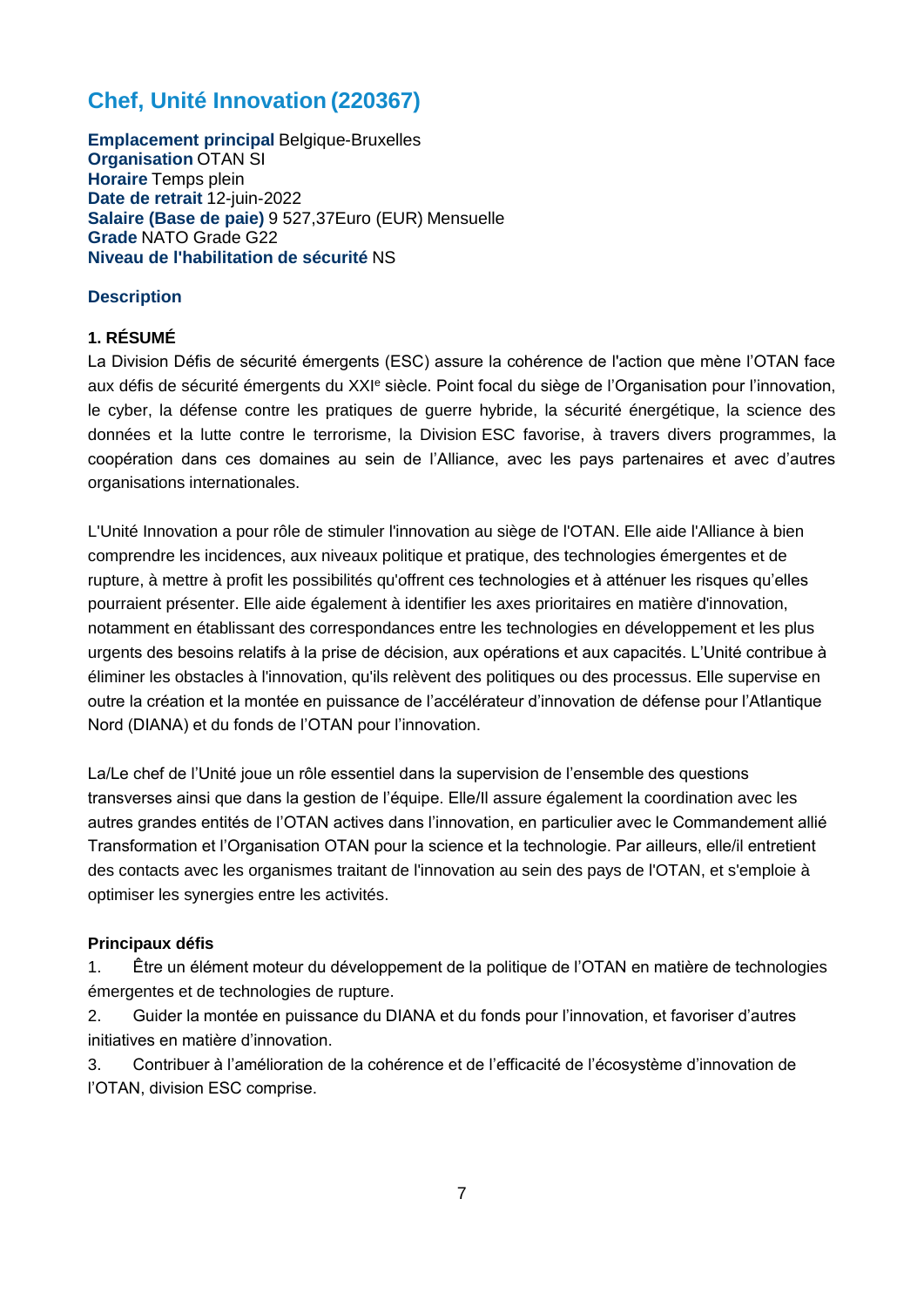Il est demandé aux candidat(e)s de joindre à leur lettre de candidature un document de réflexion de deux pages A4 maximum résumant leur point de vue sur ces défis, et éventuellement sur d'autres, ainsi que l'approche qu'elles/ils adopteraient à cet égard si le poste leur était attribué.

# **2. QUALIFICATIONS ET EXPÉRIENCE**

# **ACQUIS ESSENTIELS**

La/La titulaire du poste doit :

- posséder un diplôme universitaire dans le domaine de la sécurité internationale, des technologies de l'information, des sciences cognitives, du génie industriel, ou dans un domaine connexe ;
- avoir au moins dix ans d'expérience dans des postes à responsabilités croissantes, dont cinq ans d'expérience de la gestion et de la coordination d'équipe ;
- bien connaître les questions stratégiques et les défis de sécurité auxquels l'Alliance est confrontée, ainsi que ses processus de consultation politique et militaire ;
- avoir une expérience professionnelle dans un environnement multilatéral ou dans un environnement où interviennent de multiples parties prenantes d'origines culturelles diverses ;
- avoir une connaissance approfondie de l'environnement de sécurité de l'OTAN ;
- avoir une connaissance approfondie des développements les plus importants dans le domaine de l'innovation et des nouvelles technologies ;
- être capable d'analyser des concepts en toute indépendance et de faire autorité quant à l'établissement de correspondances entre l'élaboration des politiques et les questions technologiques ;
- posséder une connaissance avérée de l'industrie et du rôle que jouent le secteur privé et les partenariats public-privé dans la prise en charge de l'innovation, tant au niveau stratégique que technique ;
- avoir d'excellentes aptitudes pour le réseautage et la négociation, être capable de rédiger avec clarté, concision et rapidité, de faire des exposés convaincants et de négocier à un niveau élevé ;
- être capable de diriger, d'inspirer et de mobiliser une équipe pluridisciplinaire composée de profils divers ;
- être capable de présider des équipes spéciales dans une optique de résultats ;
- avoir au minimum le niveau de compétence V (« avancé ») dans l'une des deux langues officielles de l'OTAN (anglais/français), et le niveau II (« intermédiaire ») dans l'autre ;
- être prêt(e) à voyager et à travailler en dehors des heures normales de service.

# **ACQUIS SOUHAITABLES**

Seraient considérées comme autant d'atouts :

- une solide expérience des grandes questions politiques, politico-militaires et de défense qui se posent aujourd'hui dans le monde, ainsi que l'aptitude à analyser ces questions, à les évaluer et à élaborer dans l'urgence des produits satisfaisants ;
- une certification en gestion de projet et/ou de programme assortie d'un bilan professionnel démontrant une capacité à mener à bien des projets et programmes complexes dans des délais serrés.

# **3. RESPONSABILITÉS PRINCIPALES**

Voir la version anglaise.

# **5. COMPÉTENCES**

La/Le titulaire du poste doit faire preuve des compétences suivantes :

Réflexion analytique : fait des analyses ou des plans complexes.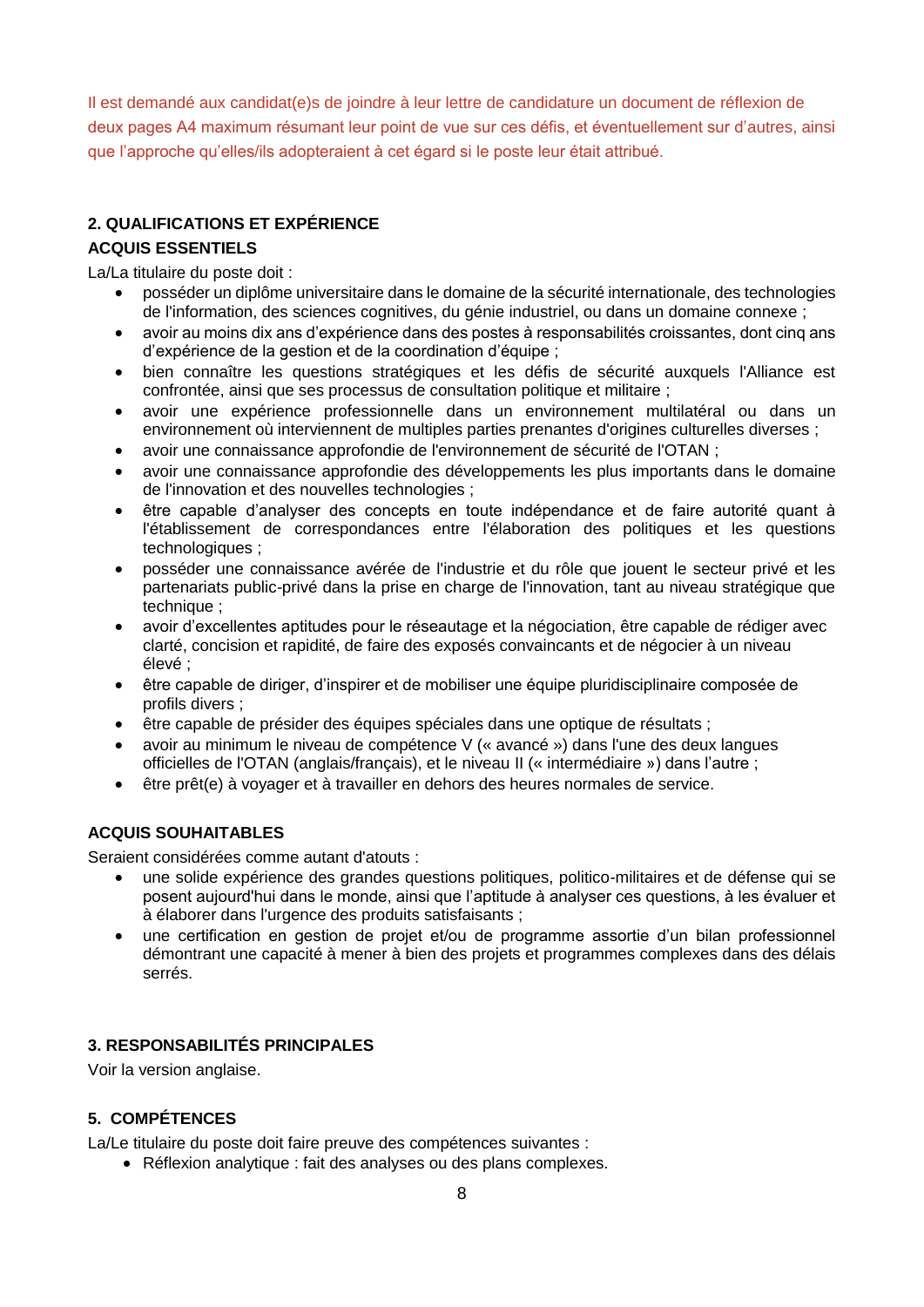- Clarté et précision : contrôle le travail d'autres personnes dans une optique de clarté.
- Réflexion conceptuelle : clarifie des données ou des situations complexes.
- Souci du service au client : améliore la situation pour le client en répondant à ses besoins fondamentaux.
- Persuasion et influence : a recours à des techniques d'influence indirectes.
- Initiative : planifie et agit jusqu'à un an à l'avance.
- Compréhension organisationnelle : comprend les rouages de l'Organisation.
- Travail en équipe : sollicite des contributions et encourage les autres.

## **6. CONTRAT**

**Contrat proposé (hors détachement) : contrat d'une durée déterminée de trois ans ; renouvelable pour une période de trois ans maximum, au cours de laquelle le/la titulaire pourra demander qu'il soit transformé en contrat de durée indéterminée.**

#### Clause contractuelle applicable :

Conformément à la politique des contrats, il s'agit d'un poste auquel il est souhaitable, pour des raisons politiques, d'assurer une rotation de manière à pouvoir répondre au besoin qu'a l'Organisation d'exécuter les tâches qui lui sont confiées par les pays dans un environnement en constante évolution, notamment en préservant la souplesse nécessaire à l'adaptation de son profil de compétences, et de veiller au degré de diversité approprié à son caractère international.

La durée de service maximale prévue à ce poste est de six ans. La personne retenue se verra offrir un contrat d'une durée déterminée de trois ans, qui pourra être reconduit pour une période de trois ans maximum. Toutefois, conformément à la procédure décrite dans la politique des contrats, elle pourra demander, au plus tard un an avant l'expiration de la deuxième période, que son contrat soit transformé en contrat de durée indéterminée.

Si la personne retenue est détachée de l'administration d'un État membre de l'OTAN, elle se verra offrir un contrat d'une durée déterminée de trois ans, qui, sous réserve de l'accord des autorités nationales concernées, pourra être reconduit pour une période de trois ans maximum. À ce poste, la durée de service d'un agent détaché n'excède pas six ans.

Les agents en fonction se verront offrir un contrat conforme aux dispositions du Règlement du personnel civil de l'OTAN.

# **7. PROCESSUS DE RECRUTEMENT**

On notera que seules les candidatures de ressortissant(e)s de pays de l'OTAN pourront être acceptées.

Les candidatures doivent être soumises via l'un des liens suivants :

- Pour les membres du personnel civil de l'OTAN seulement : veuillez postuler via [le portail](http://nato.taleo.net/careersection/1/jobsearch.ftl?lang=en)  [interne de recrutement;](http://nato.taleo.net/careersection/1/jobsearch.ftl?lang=en)
- Pour tous les autres candidats : www.nato.int/recruitment

Veuillez noter : Au moment des entretiens, les candidat(e)s seront invité(e)s à présenter des justificatifs de leur formation et de leur expérience professionnelle pertinentes pour ce poste.

La nomination se fera sous réserve de la délivrance d'une habilitation de sécurité par les autorités du pays dont le/la candidat(e) retenu(e) est ressortissant(e) et de l'approbation de son dossier médical par le/la médecin conseil de l'OTAN.

Pour plus d'informations concernant le processus de recrutement et les conditions d'emploi, veuillez vous référer au site suivant. http://www.nato.int/cps/en/natolive/recruit-hq-e.htm.

## **8. INFORMATIONS COMPLÉMENTAIRES**